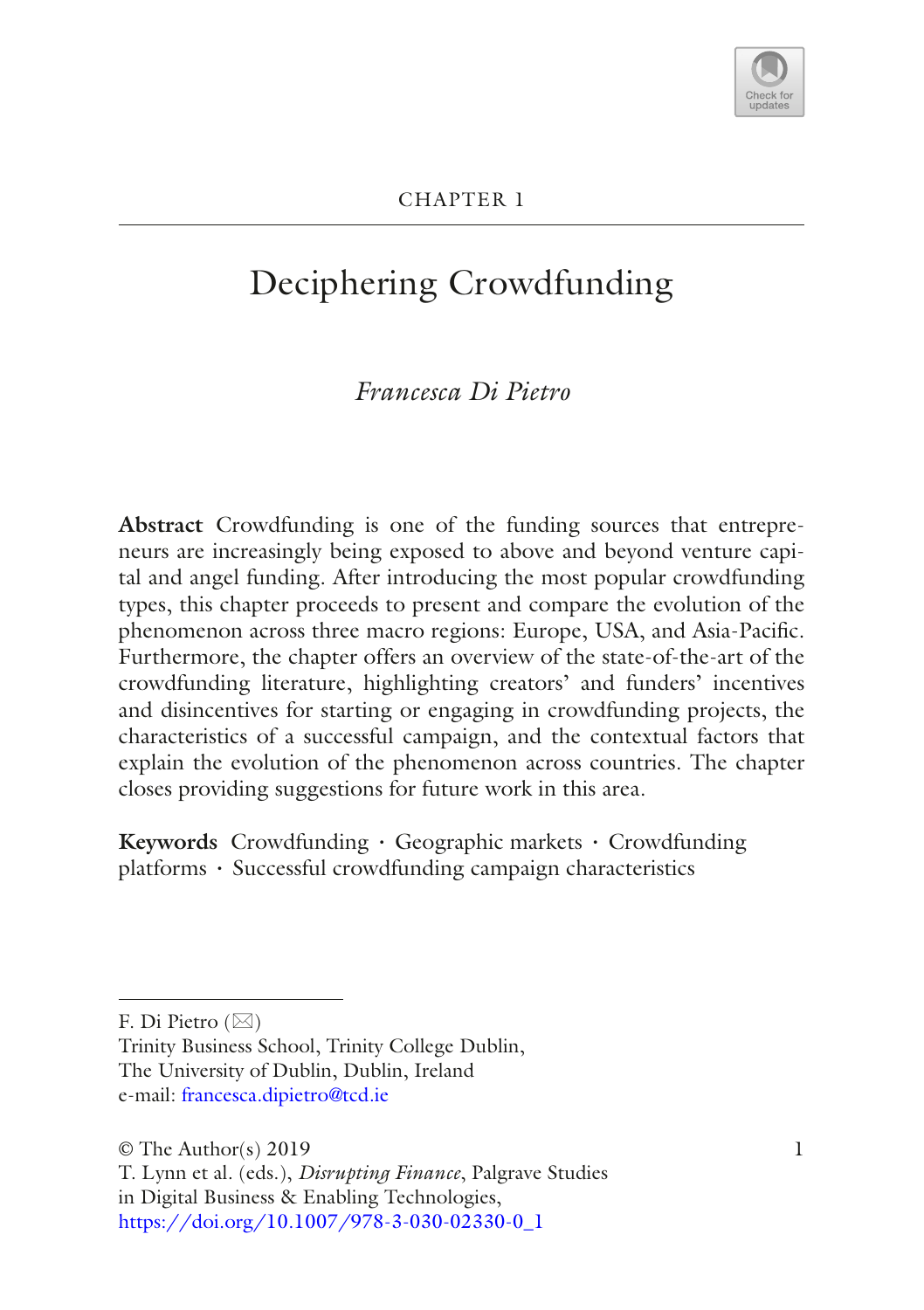# 1.1 The Crowdfunding Phenomenon: An Overview

Crowdfunding can be defned as "an open call, essentially through the Internet, for the provision of fnancial resources in order to support initiatives for specifc purposes" (Bellefamme et al. [2014](#page-11-0), p. 588). Mollick ([2014](#page-12-0)), narrowing the defnition in an entrepreneurial context, defnes crowdfunding as the efforts by entrepreneurial individuals and groups– cultural, social, and for-proft–to fund their ventures by drawing on small contributions from a relatively large number of individuals using the Internet. Crowdfunding draws inspiration from the concept of microfnance (Morduch [1999\)](#page-12-1) and crowdsourcing. It represents a unique form of fundraising where capital seekers (project proponents) are linked with capital givers (investors) through a crowdfunding intermediary (platform) (Haas et al. [2014\)](#page-12-2).

During the past fve years different forms of crowdfunding have emerged. Based on the risk of funding for investors, we can distinguish between investment and non-investment crowdfunding models. Within these two groups, according to the right of crowdfunders in the projects' outcome, crowdfunding platforms can further be categorised as follows:

Investment models:

- Lending-based crowdfunding: funds are paid back and funders have the right to receive a contractually agreed interest payment. This model is further categorised into two major submodels–(1) peerto-peer lending (P2P) which is characterised by direct interaction between the two parties (see Chapter [2](http://dx.doi.org/10.1007/978-3-030-02330-0_2)), and (2) social lending, usually used for entrepreneurial projects at local level.
- Equity-based crowdfunding: funds are provided in exchange for company's shares. Investors have the right to receive returns on investments if the company performs well.

Non-investment models:

- Reward-based crowdfunding: funds are provided in exchange for non-monetary benefts. Common benefts include a small gift (reward) or a reservation for a product which is still under production (pre-order).
- Donation-based crowdfunding: funds are provided for philanthropic or sponsorship reasons with no expectation of remuneration.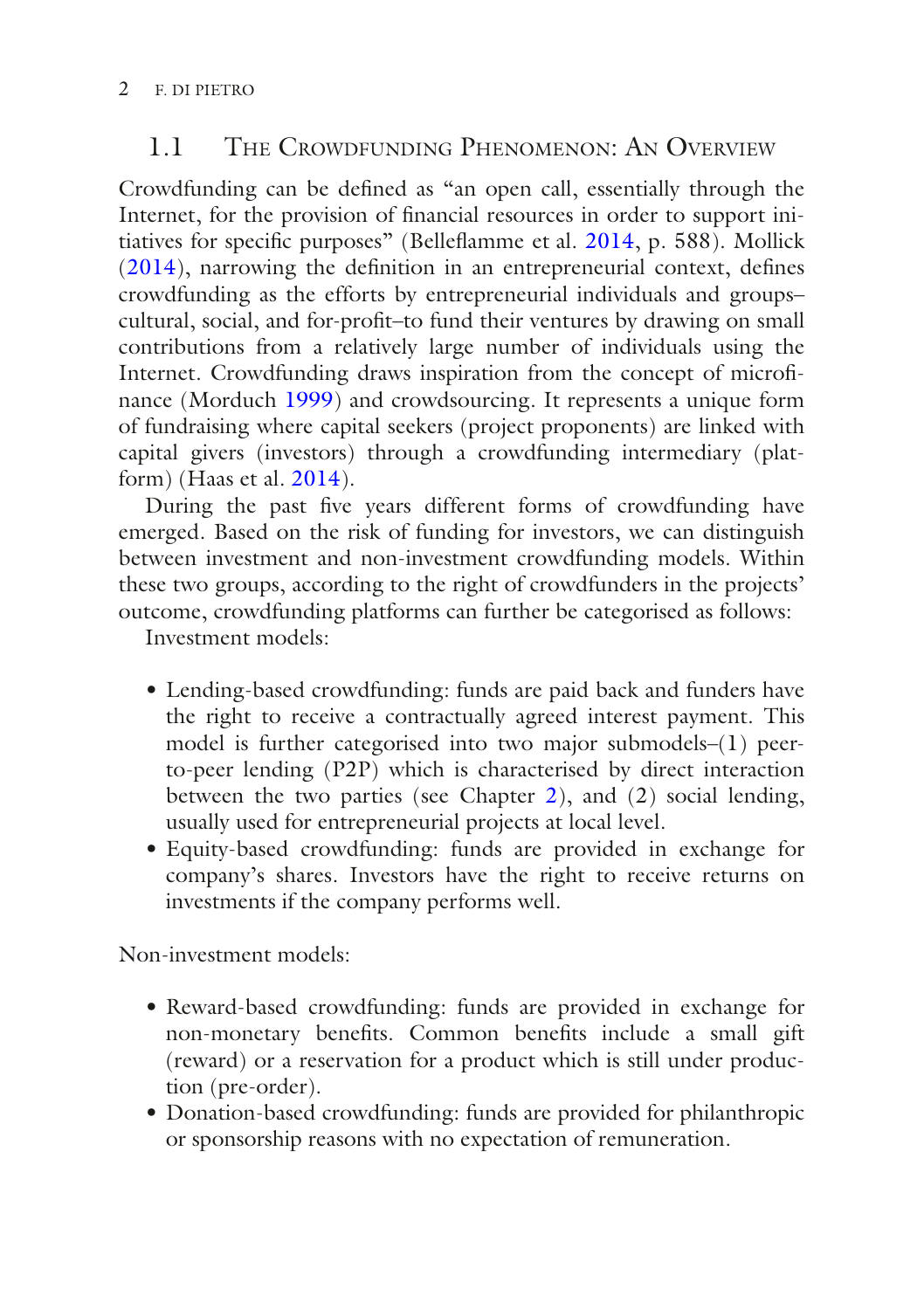Crowdfunding platforms can also be categorised at a macro level. Generalist platforms enable crowdfunding for any area of interest while vertical (or thematic) platforms focus on crowdfunding for projects within a specifc feld or sector.

Lastly, crowdfunding platforms can be distinguished based on the different funding mechanisms adopted. Platforms can regulate the pledge levels, the minimum investment amounts, and decide whether to adopt an "all or nothing" or "keep it all" funding principle (Gerber et al. [2012;](#page-12-3) Mollick [2014;](#page-12-0) Cumming et al. [2015](#page-11-1)). The "all or nothing" funding approach allows project proponents to receive funding only if the campaign achieves 100% of the target (Bellefamme et al. [2010](#page-11-2); Cumming et al. [2015](#page-11-1); Haas et al. [2014](#page-12-2)). If the target amount is not met, investors receive their money back. On the other hand, the "keep it all" funding approach allows project proponents to receive any collected amount (Gerber et al. [2012](#page-12-3)).

#### *1.1.1 The European Market*

Since its inception, the crowdfunding market in Europe has experienced exponential regional and country level growth (Cambridge Centre for Alternative Finance [2018](#page-11-3)). Overall the market volume increased by 41% annually, from  $\text{\textsterling}5.431$  billion in 2015 to  $\text{\textsterling}7.671$  billion in 2016. This growth was driven by dramatic growth in the UK market (accounting for 73% of the entire European market alone), and the fast expansion of alternative fnance markets in smaller European countries like the Nordics, the Iberian Peninsula, and the Baltics. The second largest European market is France, accounting for 22% of the European crowdfunding market in 2016, followed by the German market (15.6%).

In 2016, P2P lending was the most popular crowdfunding investment model in Europe. P2P consumer and business lending accounted for 33.8% ( $696.81$  million) and 17% ( $6349.96$  million), respectively of the total crowdfunding market. In contrast, equity-based and rewardbased crowdfunding experienced a decline in 2016, each accounting for approximately 10% of the market. Donation-based platforms grew modestly in 2016 however only represent 1.6% of the market share.

The further development of the crowdfunding market is challenged by risk factors perceived by prospective investors. In the investment models and reward-based model, for instance, two main risks highlighted by potential investors are (1) the risk of fraud, e.g. the possibility that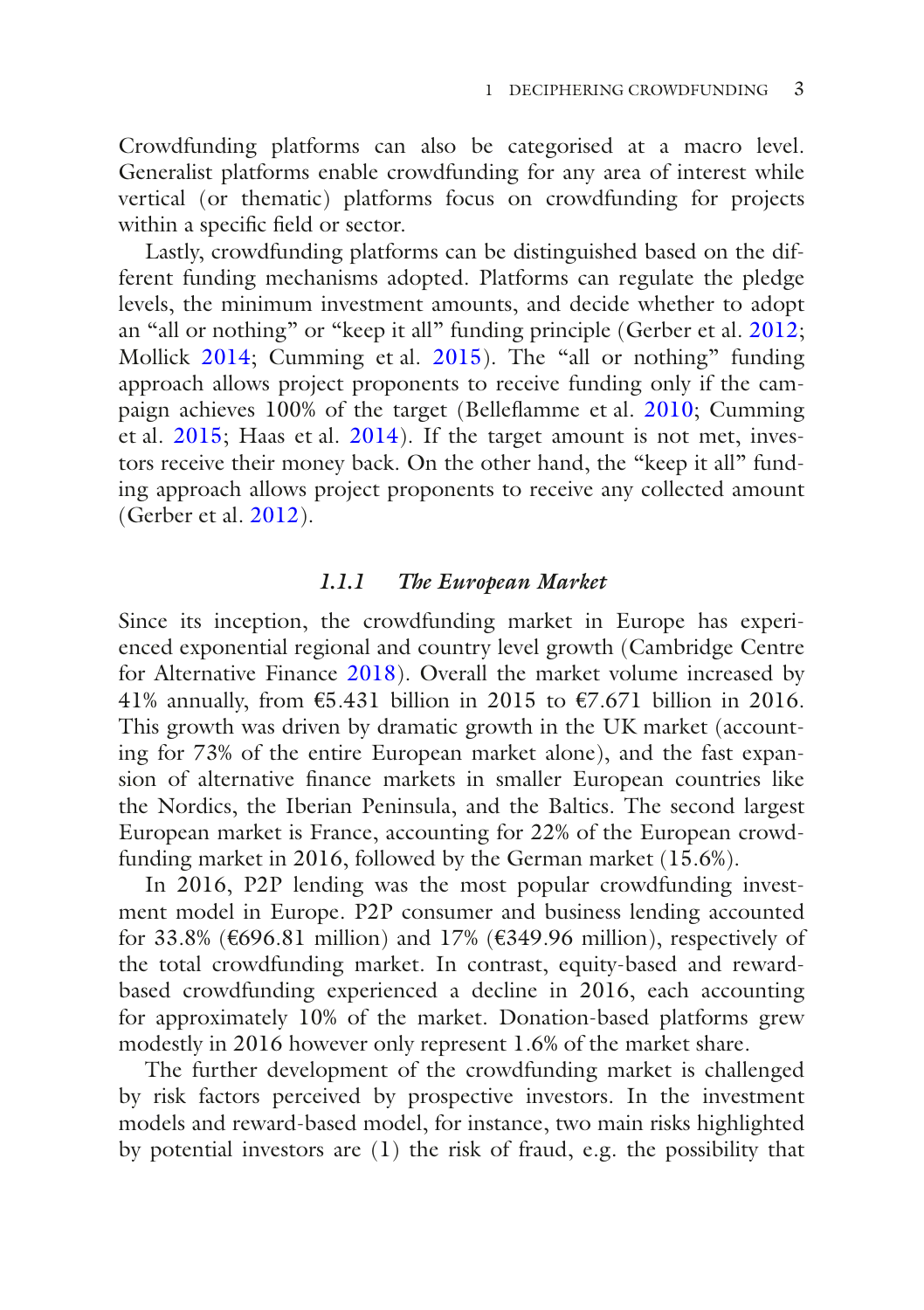the product or project announced during the campaign may be false or non-existent and thus the fundraiser could attempt to use the funds collected from the backers for other (personal) purposes; and (2) the risk of platform collapse due to malpractice by fundraisers (Cambridge Centre for Alternative Finance [2018\)](#page-11-3). Other risks, such as the loan default or late repayments to investors, in the case of lending-based crowdfunding, as well as changes in local and/or EU regulation were perceived as less critical for investors (Cambridge Centre for Alternative Finance [2018\)](#page-11-3). It is noteworthy that in the UK, unlike the general EU outlook, cybersecurity was viewed as a major risk factor and the impact of Brexit was not a major concern (Cambridge Centre for Alternative Finance [2017c](#page-11-4)).

## *1.1.2 The US Market*

In the United States, one of the world's largest and most innovative countries for alternative fnance, the total volume raised via crowdfunding in 2016 was US\$34.5 billion. Regulatory interventions, such as the signing of JOBS ACT, in April 2012, have signifcantly contributed to the development of the crowdfunding market. Specifcally, the Tittle III of the JOBS ACT brought big changes within the entrepreneurial fnance landscape, alleviating the burden of entrepreneurs' in raising fnance, allowing fundraising from large number of investors through approved intermediary portals.

Like in the European market, P2P lending is the dominant crowdfunding model in the United States, accounting for 61% of the market in 2016, followed by the equity-based model which delivered US\$549 million to approximately 637 businesses and reward-based crowdfunding (US\$551 million) (Cambridge Centre for Alternative Finance [2017b](#page-11-5)). Data also reveals a slight drop in equity-based crowdfunding compared to 2015, which seems to be related to regulatory ambiguity, also a feature of the EU market. Among the non-investment models, donation-based crowdfunding expanded a great deal in 2016 with US\$224 million raised, while reward-based crowdfunding suffered a decline from 2015 to 2016, but still continues to attract signifcant funds from crowds (Cambridge Centre for Alternative Finance [2017b](#page-11-5)).

According to investors' risk perceptions, in the United States the risk of fraud involving high-profle campaigns and business failure rate were viewed as the greatest risks to the crowdfunding industry (Cambridge Centre for Alternative Finance [2017b\)](#page-11-5).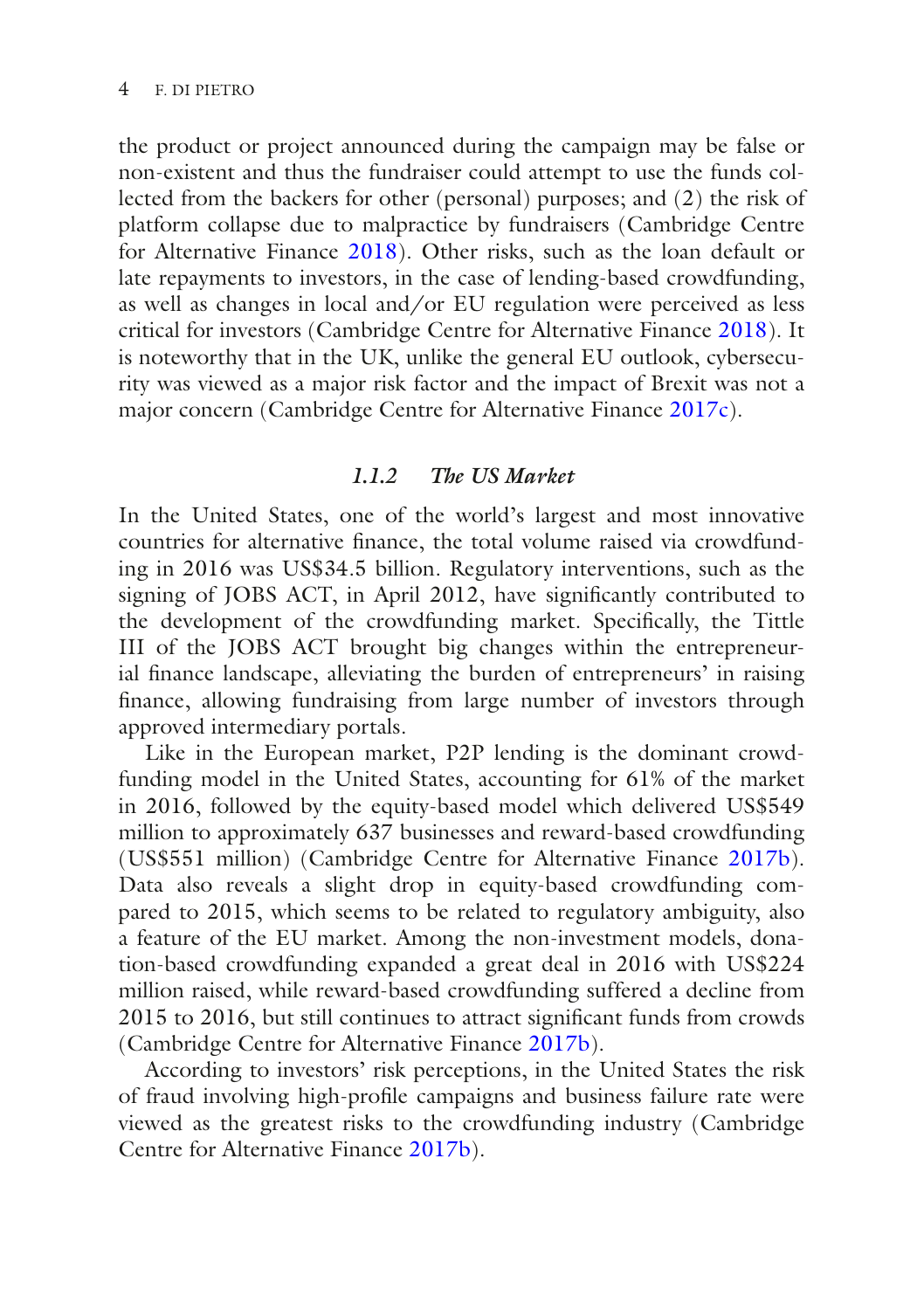#### *1.1.3 The Asia-Pacifc Market*

Another area of interest for the development of the crowdfunding market is the Asia-Pacifc region with the key regional markets being China, Oceania, and South Asia. China is the market leader accounting for 99.2% of the total Asia Pacifc crowdfunding market. In 2016, the total volume of transactions in China was US\$245.38 billion, an annual growth of 136% compared to 2015. Like the EU and the US, P2P lending represents the main segment of interest with 56% of the total market in China (Cambridge Centre for Alternative Finance [2017a](#page-11-6)).

Outside of mainland China, Australia has shown high growth rates, reaching US\$609 million in total volume in 2016, followed by Japan (US\$400 million), and South Korea (US\$376 million). P2P lending in the Australian market accounts for about 60% of the total market (Cambridge Centre for Alternative Finance [2017a\)](#page-11-6). In South Asia, the prominent country active in the alternative fnance industry is India, with a total of \$124 million collected in 2016. From 2013 to 2016 Indian activity was mainly concentrated in P2P lending, accounting for about 60% of the market. Equity-based and donation-based crowdfunding each accounted for around 15% of the total crowdfunding market volume, representing US\$32.3 million of funds raised (Cambridge Centre for Alternative Finance [2017a\)](#page-11-6). A distinctive aspect of the Indian economy is the lack of access to bank credit for the majority of the population. In fact, only 10% of the 1 billion inhabitants have access to it. The growth of crowdfunding, allowing people to connect via the Internet and access fnancial services that are not available elsewhere, could beneft a huge portion of the population.

Overall, the latest statistics suggest that over the course of the past three years in the three main macro-regions, Europe, USA, and Asia-Pacifc, the alternative fnance market doubled its volumes and is continuing to growth impressively. P2P crowdfunding and reward-based crowdfunding are consistently the most popular models in all markets.

## 1.2 CROWDFUNDING STATE-OF-THE-ART

Although crowdfunding is a relatively new method of funding for startups and small ventures, it has become an increasingly relevant means of alternative fnancing. Researchers and scholars have started to investigate this phenomenon in the attempt to construct a theoretical model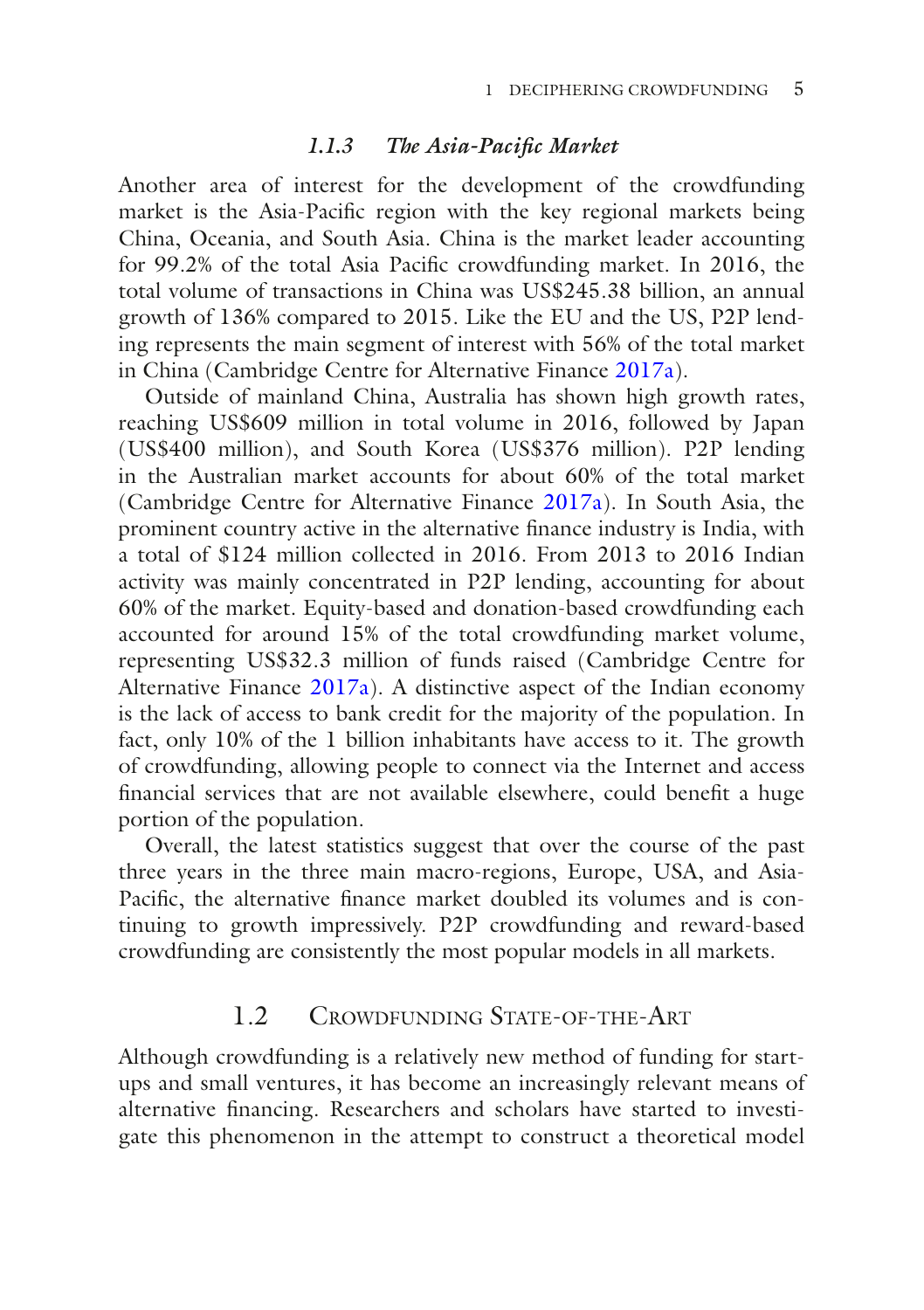that could fully explain the dynamics behind crowdfunding, focusing on two main aspects: (1) the incentives and disincentives for starting or taking part in crowdfunding projects (see, e.g., Gerber et al. [2012](#page-12-3); Agrawal et al. [2014;](#page-10-0) Allison et al. [2015\)](#page-10-1) and (2) factors associated with successful campaigns (see, e.g., Agrawal et al. [2011](#page-10-2); Mollick [2014;](#page-12-0) Colombo et al. [2015](#page-11-7); Giudici et al. [2018\)](#page-12-4).

Investigating initiators' incentives for starting a crowdfunding project, research shows that fundraisers consider crowdfunding as an opportunity (1) to finance their company at a lower cost of capital;  $(2)$  to receive public attention; and (3) obtain feedback on the product or service offered (Gerber et al. [2012;](#page-12-3) Agarwal et al. [2014](#page-10-0); Bellefamme et al. [2014](#page-11-0)). Crowdfunding platforms are easily accessible and thereby represent an opportunity for entrepreneurs to test the marketability of the project and receive suggestions. Nevertheless, embracing crowdfunding entails a great deal of public exposure and information disclosure (Agarwal et al. [2014](#page-10-0)). If creators are unable to collect the necessary funds from the crowd they will face the threat of not only reducing their chances of receiving future investments but also that others may steal their ideas.

Funders, on the other hand, fnance crowdfunding campaigns to support an innovative idea, to help others to realise their dreams, to gain early access to new products, and to be part of a community (Zhang [2012](#page-13-0); Agarwal et al. [2014](#page-10-0)). The exchange of resources, followed by continuous interactions among members (both supporters and creators) of these platforms, generates a sense of belonging to a community where individuals share similar views and beliefs. Nonetheless, funders face some disincentives in engaging in crowdfunding projects. Early-stage companies that generally approach crowdfunding are inherently risky and often funders and creators are overoptimistic about projects outcomes (Mollick [2014](#page-12-0)). Moreover, crowdfunding is a fertile ground for fraudulent behaviours. Creators could provide false information to promote their company and information asymmetries are very high (Agarwal et al. [2014\)](#page-10-0). Lastly, in crowdfunding, virtual meetings replace real-life encounters, making it more challenging for the crowd to understand what businesses and what intermediary can be trusted (Schwienbacher and Larralde [2010\)](#page-13-1).

#### *1.2.1 Investment Models*

Although it represents the greatest share of the crowdfunding market, there is a relatively small literature on lending crowdfunding. Lending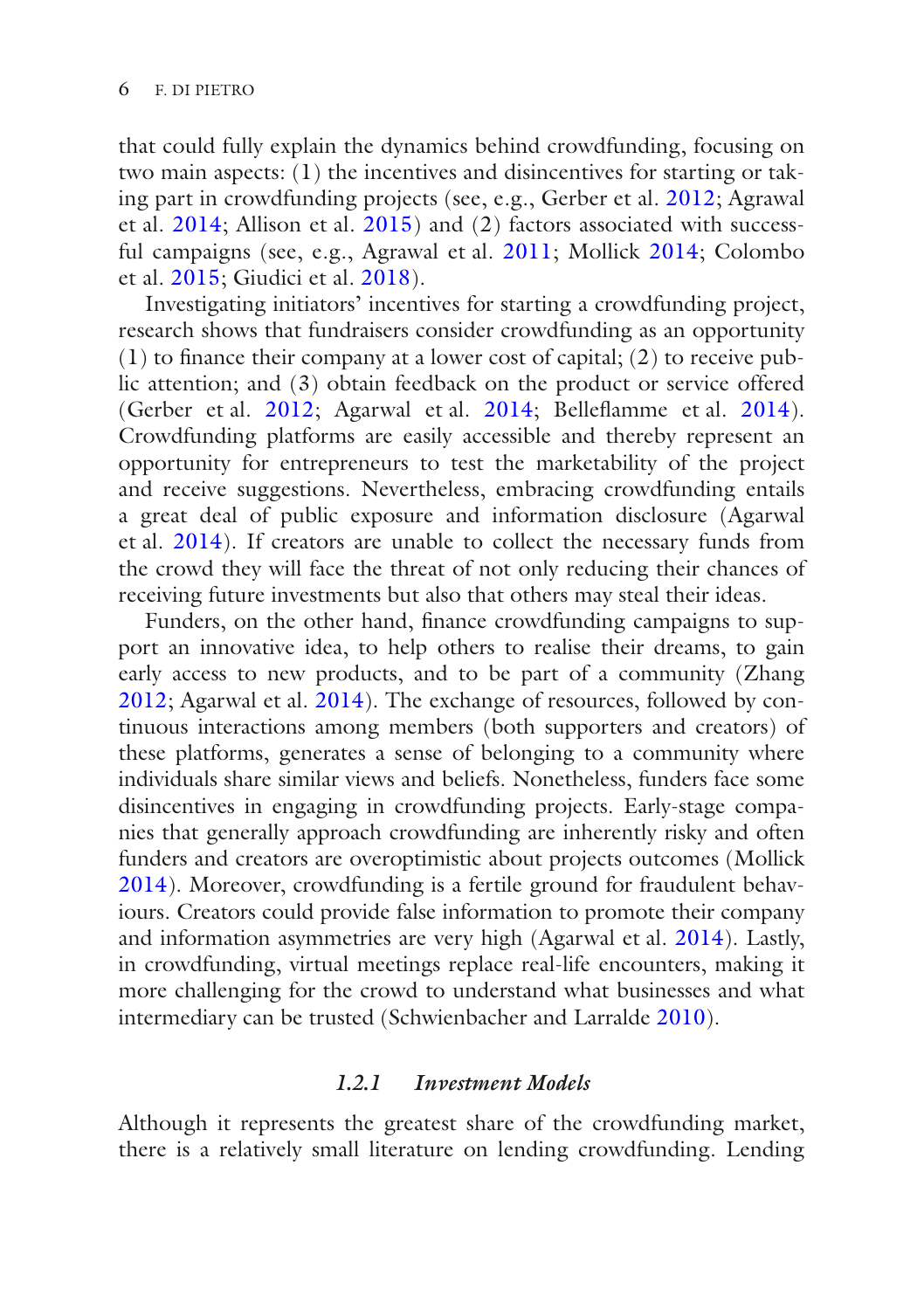crowdfunding is best suited for ventures that have built a viable product and generates some initial revenue, demonstrating early traction (Paschen [2017\)](#page-13-2). Scholars have analysed the role of networks within peer-to-peer lending crowds and their effect on crowdfunding campaigns' performance. Network relations provide larger proportions of loans, lending four times more than strangers. Investors with preexisting network ties also respond to loan requests on average 59.5% sooner than strangers (Horvát et al. [2015\)](#page-12-5). These results are in line with extant research on other crowdfunding models highlighting the importance of relations and network in online fundraising success (Agrawal et al. [2011;](#page-10-2) Mollick [2014](#page-12-0); Colombo et al. [2015](#page-11-7); Butticè et al. [2017](#page-11-8)).

Scholars have further investigated the lending behaviour in P2P crowdfunding platforms. Cummins et al. ([2018](#page-11-9)), comparing lending practices of non-banking institutional investors and retail investors, found that institutional investors generally outperform retail investors, achieving higher returns upon repayments and having a lower likelihood of loan default than retail investors. Along the same lines, Kgoroeadira et al. ([2018\)](#page-12-6), investigated whether P2P small business lending has different characteristics than traditional small business lending. Unlike traditional lenders, P2P online lenders, in deciding whether or not to lend money to businesses, focus more on entrepreneurs' personal characteristics—e.g. person's credit score, employment, picture, etc. than business characteristics. This suggests that entrepreneurs should approach online markets, tailoring their pitch as personal rather than focusing on frm characteristics, since the latter are the main determinants of securing funding.

Similarly, while equity crowdfunding has reached signifcant investment volumes, the number of research studies on the area is relatively small. One of the frst studies tackling the equity crowdfunding phenomenon was conducted by Ahlers et al. [\(2015\)](#page-10-3) examining the impact of project quality (human capital, social capital, and intellectual capital) and perceived level of uncertainty on the success of a campaign. The authors found that while entrepreneur's human capital was relevant in attracting a higher number of investors and capital, social, and intellectual capital did not appear to be key success factors. They also highlighted the importance of providing detailed information about the company—e.g. fnancial roadmaps, risk factors, etc.—to prospective backers to reduce information asymmetry. Nevin et al. ([2017](#page-12-7)), focusing on the role of social media activities in equity-crowdfunding campaign success, show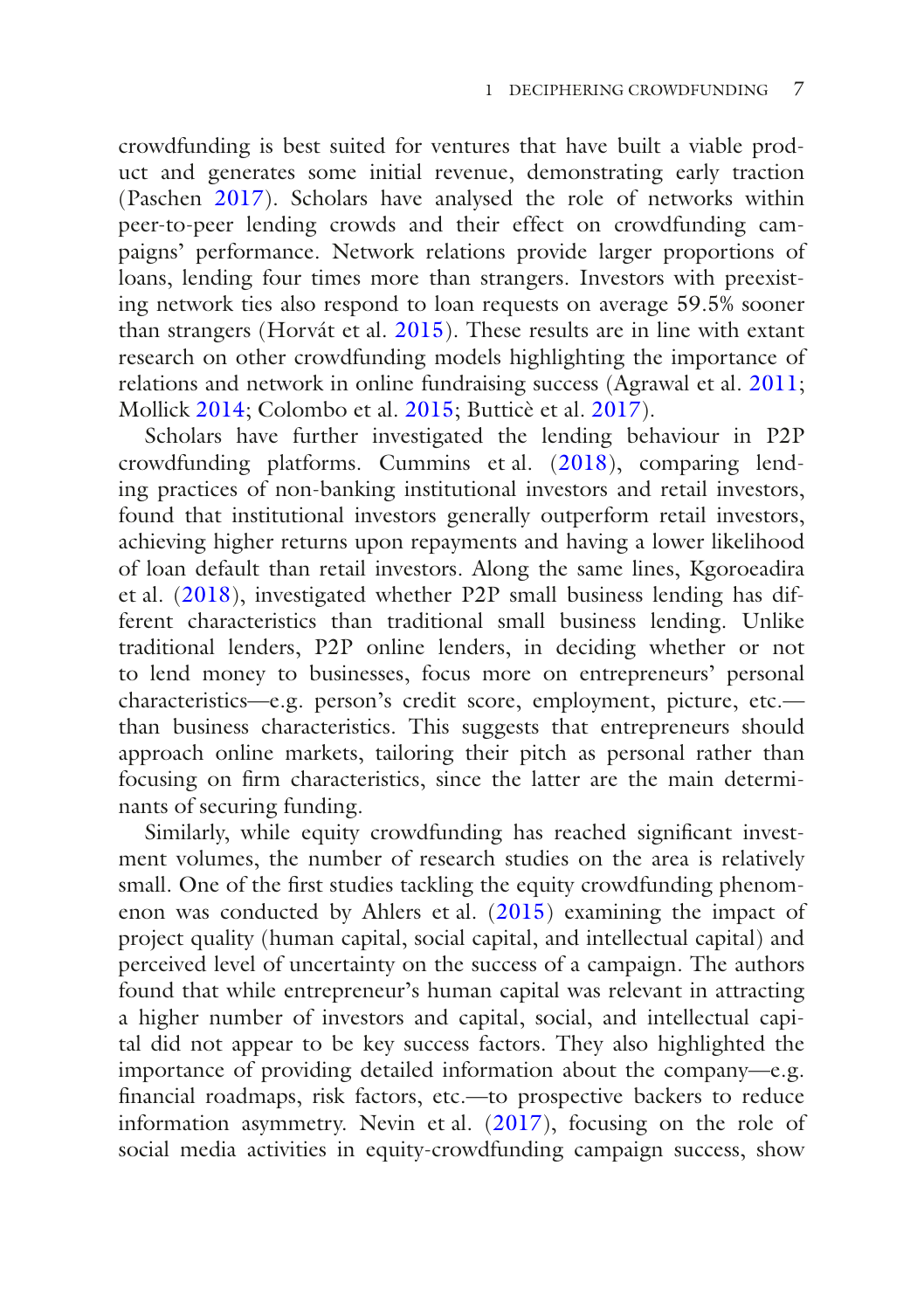that being active on social media, engaging with the crowd, and understanding social media selectivity—using different social media according to the target audience—positively impact the outcome of a crowdfunding campaign. Lynn et al. [\(2017\)](#page-12-8) provide insights on the crowdfunding network on Twitter—comprising multiple subcommunities, hubs, and infuencers–illustrating the geographical concentration of crowdfunding in specifc areas or communities and highlighting the importance of the social media use during crowdfunding campaigns.

Looking at the post-equity funding performance of crowd-backed start-ups in the UK, Signori and Vismara ([2018](#page-13-3)) found that 18% of them were not active anymore, whereas 35% raised further funding from either traditional investors (9%) or follow-on crowdfunding offering (25%). Lastly, taking a qualitative perspective, the study by Di Pietro et al. ([2018c](#page-11-10)) illustrates how entrepreneurs leveraging investor networks generated in the course of equity-based crowdfunding campaigns, contributes to the success of start-up frms. Crowd investors can provide frm founders with knowledge related to the product, strategy, and market as well as network ties with industry players and other stakeholders.

### *1.2.2 Non-investment Models*

Agrawal et al. ([2011](#page-10-2)) conducted one of the frst studies investigating how online reward-based crowdfunding platforms reduce investors' costs related to early-stage fnancing (e.g. collecting initial information, monitoring, providing inputs, etc.) and eliminate most of the distance-related economic frictions. Their study shows that Family and Friends (F&F) investors are mostly local and invest in the project in the early phases of the funding process, whereas non-F&F investors are more geographically disperse and willing to fund as the capital raised increases. Mollick ([2014](#page-12-0)), taking a broader perspective, focused on the role of the founders themselves in determining the success (or failure) of their online rewardbased campaigns. The perceived quality of the underlying project, which can be signalled, for example, by including videos, providing frequent updates, and avoiding spelling errors, together with the founders' social network size, increase the chances of success of a crowdfunding campaign. The effects of geography on the success of the project were also considered, in terms of proximity to funders, supporting Agrawal et al.  $(2011)$  $(2011)$  $(2011)$  findings.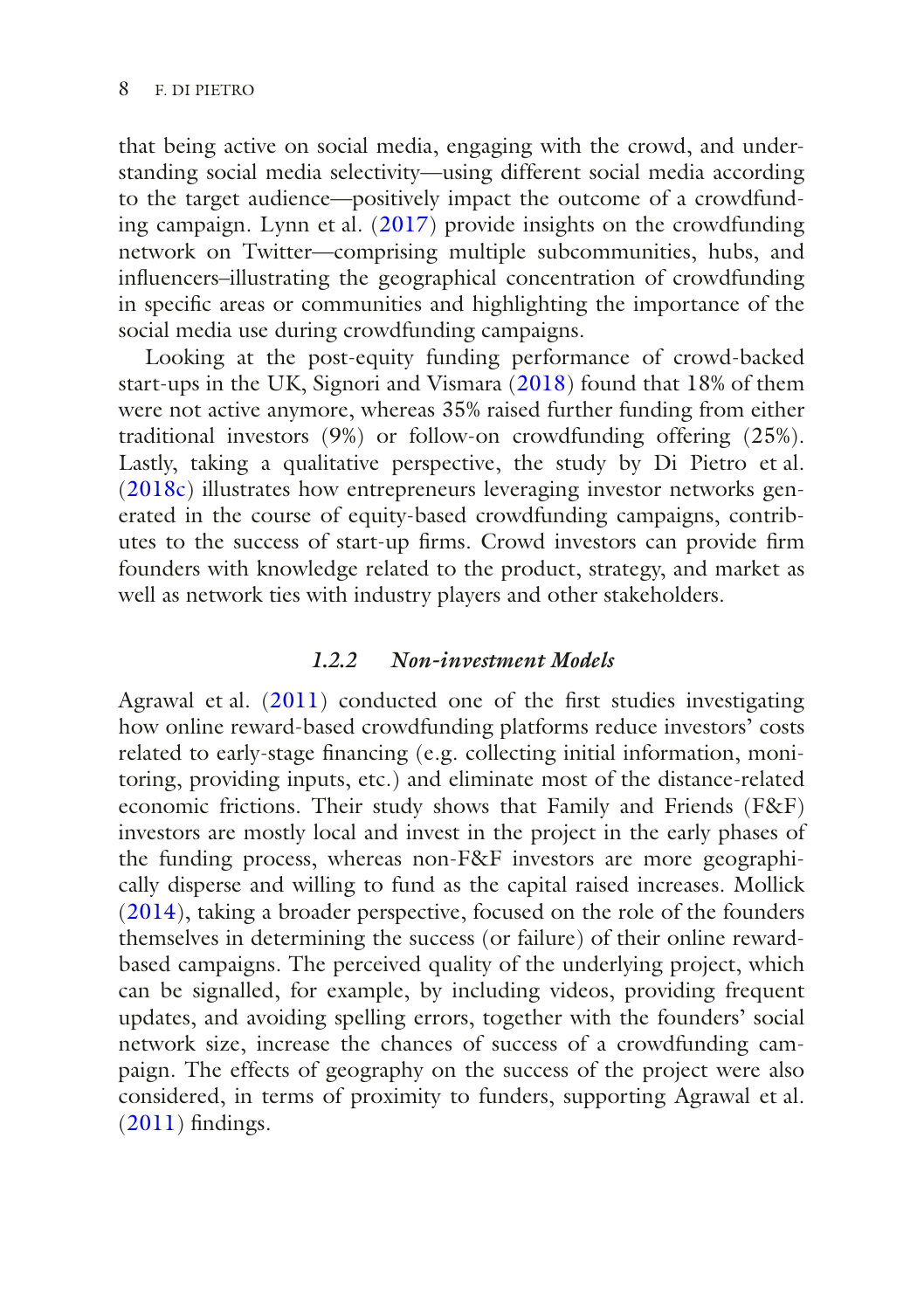Colombo et al. [\(2015\)](#page-11-7), investigating reward-based crowdfunding from a social capital perspective, show that during the frst stages of the campaign, when the level of uncertainty concerning the proposed projects is high, the founders' relationships within the crowdfunding community are necessary to spread information and attract early backers. The relationships and social contacts developed among founders and backers within the same online platform—*internal social capital*—appears to be crucial in attracting both early-capital and early-backers, which are strong predictors of a campaign's success. Internal social capital, reducing the information asymmetry between founders and backers, triggers imitating behaviours of other investors that feel more confdent in endorsing the proposed project. Along this line, Butticè et al. [\(2017\)](#page-11-8) showed that serial projects' proponents in reward-based crowdfunding platforms were able to build internal social capital by launching several successful campaigns, increasing their chances of succeeding also in their subsequent campaigns. By supporting the same project throughout its whole creative process, backers become part of a virtual community sharing common views and goals and this creates an emotional connection with other members of the group and with the entrepreneur as well.

The importance of social capital in reward-based crowdfunding and, in general, the characteristics of the geographic area where project's proponent reside were also examined by Giudici et al. ([2018](#page-12-4)). Their study demonstrates that *local altruism—*the level of altruism shared by people living in the founder's city—represents a key success factor for crowdfunding projects and this effect is strengthened by the entrepreneur's personal social networks, supporting the fndings of Mollick ([2014](#page-12-0)), and *local relations* among residents. More recently, Di Pietro et al. [\(2018a](#page-11-11)), looking at the characteristics of the geographic area where investors reside, suggest that *local religiosity* can play a signifcant role in enhancing the fundraising of cross-regional crowdfunding projects.

On the topic of donation-based crowdfunding, scholars have focused their attention mainly on the determinants of funding behaviours (Gleasure and Feller [2016\)](#page-12-9), considering the benefts that donors achieve through donations. In some cases, fnancial benefts are gained in the form of tax deductibility as suggested by Meer ([2014](#page-12-10)), but more frequently social benefts represent the main reward for donors. From this perspective, the way in which projects are described and the anonymity of users infuence the propensity and the amount of donations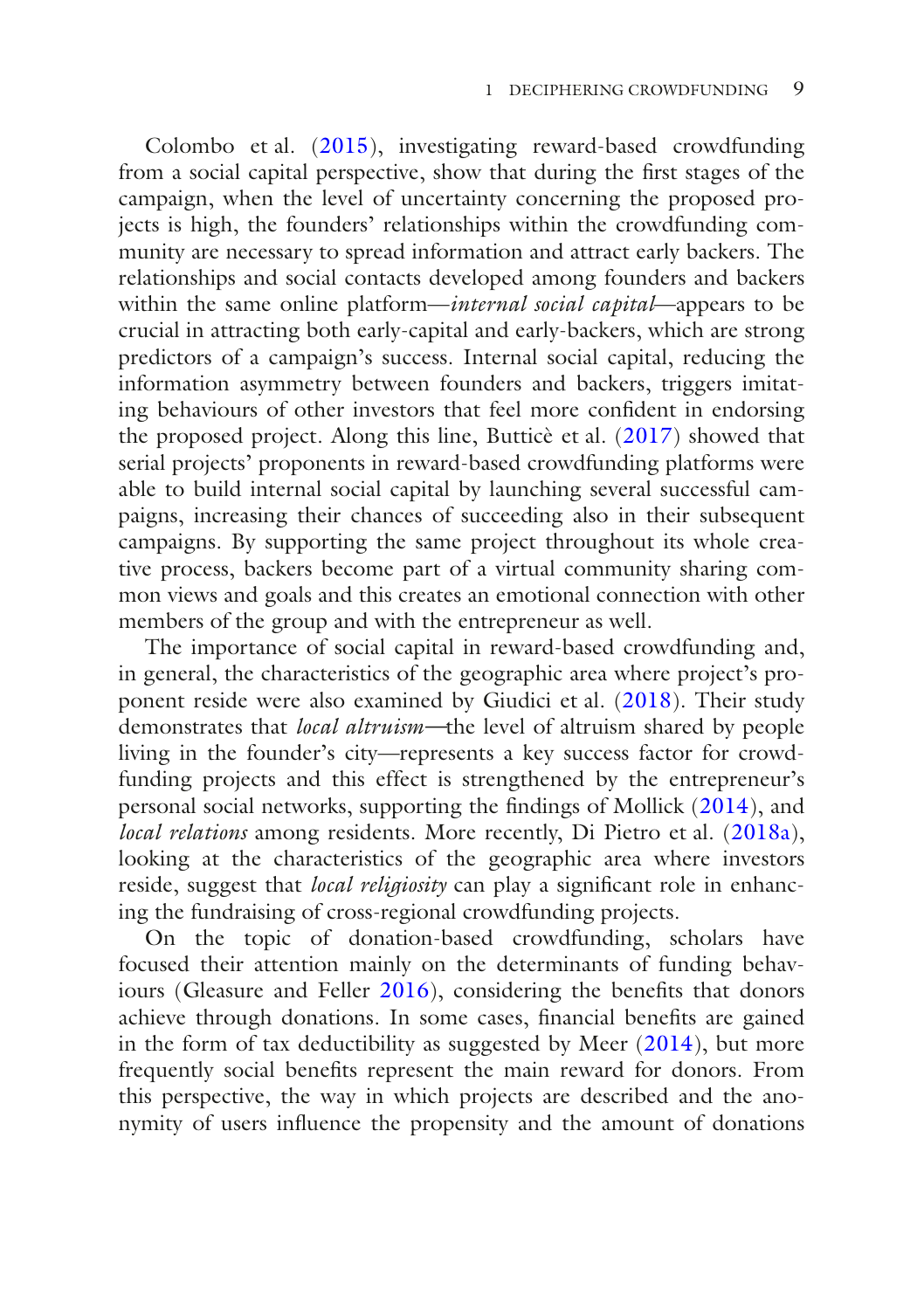(Smith et al. [2013;](#page-13-4) Burtch et al. [2015\)](#page-11-12). Di Pietro et al. ([2018b\)](#page-11-13), analysing crowdfunding donations collected in Italy by Mary's Meals Charity over a 15-month period, illustrate that (lower) *digital divide*, i.e. access to infrastructure such as broadband connection, and user's *digital literacy*, i.e. habitual use of Internet, enhance funder's propensity to use a crowdfunding platform for donation purposes. The fndings also support the hypothesis that the use of social media, in particular Facebook sharing, positively infuences donations.

Overall, research in both investment and non-investment crowdfunding models illustrate that (1) funding is not geographically constrained although geographical proximity matters since most of the capital flows to the same regions (e.g. Agrawal et al. [2011](#page-10-2); Lynn et al. [2017;](#page-12-8) Cambridge Centre for Alternative Finance [2018](#page-11-3)); (2) funding propensity grows with collected capital, highlighting the importance of friends and family as well as entrepreneurs' internal social capital as they invest early in the funding cycle (e.g. Agrawal et al. [2011](#page-10-2); Mollick [2014](#page-12-0); Colombo et al. [2015](#page-11-7); Butticè et al. [2017](#page-11-8)); and that (3) funding is infuenced by the characteristics of the local area in which entrepreneurs and investors live (e.g. Di Pietro et al. [2018a;](#page-11-11) Giudici et al. [2018](#page-12-4)).

# 1.3 New RESEARCH TRENDS: THE LANGUAGE of Crowdfunding

Recent studies are exploring the relevance of linguistic style in entrepreneurial fnance, a relatively nascent research area. It is widely accepted that the way entrepreneurs articulate their business is vital for fundraising and legitimacy purposes. Prior research highlights storytelling as a means for entrepreneurs to establish venture legitimacy and gain stake-holder support. Specifically, Gorbatai and Nelson [\(2015](#page-12-11)) focus on the linguistic features of crowdfunding platforms to test the effect of language on the outcome of alternative fnancing campaigns and the relationship between linguistic content and gender. The authors suggest that the three types of language most likely to be successful in crowdfunding campaigns are positive, vivid, and inclusive, while business language would be less rewarding for the outcome of a campaign. Davis et al. [\(2017\)](#page-11-14) support the idea that product originality and passion displayed by entrepreneurs in their pitches strengthen entrepreneurs' ability to collect funding. Similarly, Parhankangas and Renko ([2017](#page-12-12)) compare the linguistic style of commercial and social entrepreneurs' pitches,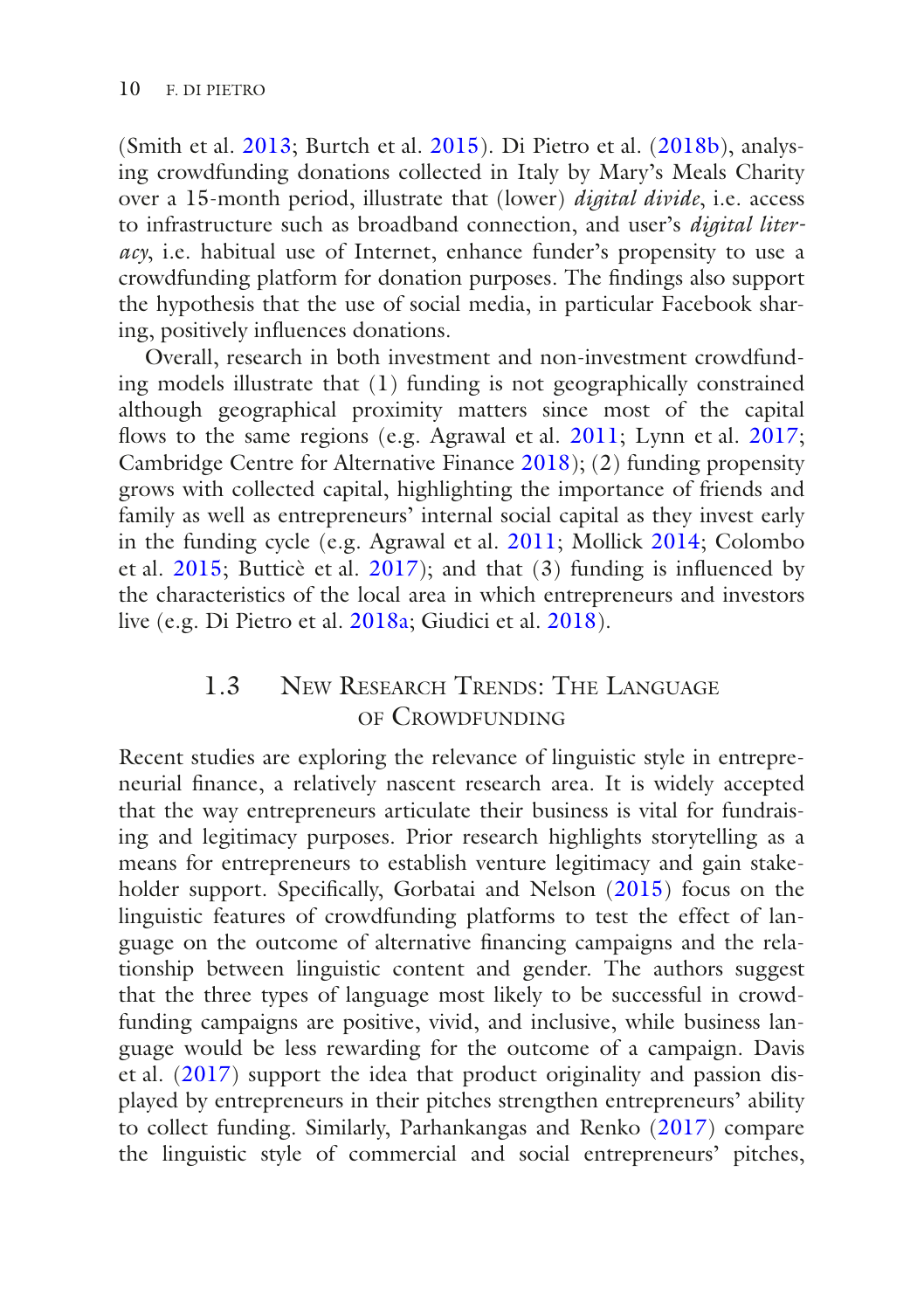fnding that whereas language style is of little importance to commercial entrepreneurs, social entrepreneurs need to pay more attention to *how* they deliver their pitches: the use of concrete language, precise terminology, and an interactive style, are fundamental for the success of a social crowdfunding campaign. The perception that an entrepreneur conveys to potential investors is of fundamental importance since the fnancing pitch is often made before or during the development stage, that is, before the audience can actually see the fnished product. Future research can build on these very preliminary fndings and explore the role of communication and storytelling in crowdfunding in much greater depth.

Another important question to address in future research is related to factors that help us understand cross-country and cross-regional differences in the development of crowdfunding. In fact, despite a signifcant variation in entrepreneurial fnancing activity across countries (Reynolds [2011](#page-13-5); Cambridge Centre for Alternative Finance [2018\)](#page-11-3), the theoretical explanations of the antecedents and processes are limited (Baker et al. [2005](#page-10-4)). Drawing from cognitive psychology theories, recently Di Pietro et al. ([2018d\)](#page-12-13) show that linguistic structures may help in explaining differences in entrepreneurial fnance market dynamics across nations and cultures. More interdisciplinary research is needed to discover underlying mechanisms that will help us to understand international differences of the crowdfunding phenomenon.

#### **REFERENCES**

- <span id="page-10-2"></span>Agrawal, A., Catalini, C., & Goldfarb, A. (2011). *Friends, family, and the fat world*. Toronto: The Geography of Crowdfunding.
- <span id="page-10-0"></span>Agrawal, A., Catalini, C., & Goldfarb, A. (2014). Some simple economics of crowdfunding. *Innovation Policy and the Economy, 14*(1), 63–97.
- <span id="page-10-3"></span>Ahlers, G. K. C., Cumming, D., Günther, C., & Schweizer, D. (2015). Signaling in equity crowdfunding. *Entrepreneurship Theory and Practice, 39*(4), 955–980.
- <span id="page-10-1"></span>Allison, T. H., Blakley, C., Davis, J., Short, C., & Webb, J. W. (2015). Crowdfunding in a prosocial microlending environment: Examining the role of intrinsic versus extrinsic cues. *Entrepreneurship Theory and Practice, 39*(1), 53–73.
- <span id="page-10-4"></span>Baker, T., Gedajlovic, E., & Lubatkin, M. (2005). A framework for comparing entrepreneurship processes across nations. *Journal of International Business Studies, 36*(5), 492–504.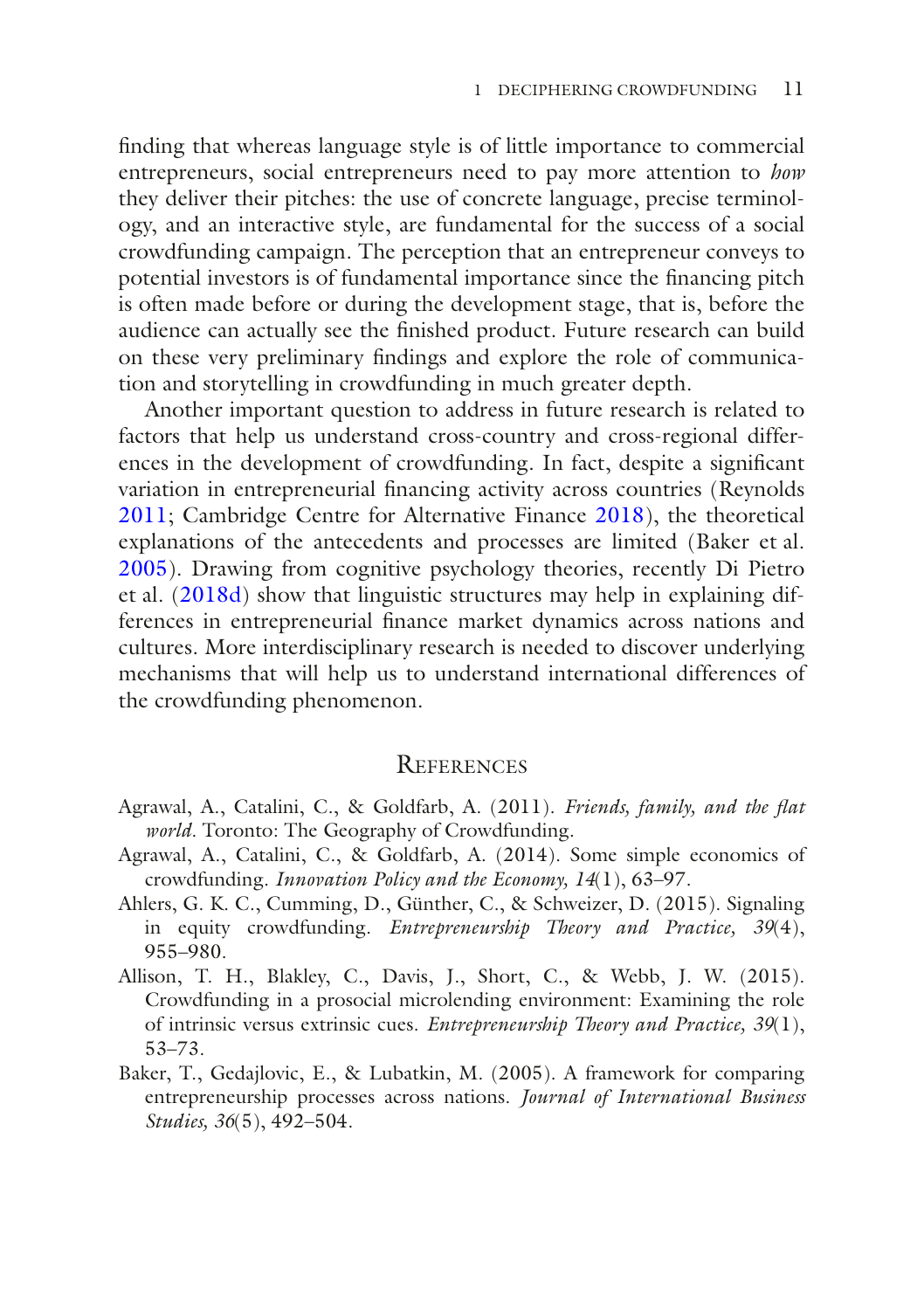- <span id="page-11-2"></span>Bellefamme, P., Lambert, T., & Schwienbacher, A. (2010). Crowdfunding: An industrial organization perspective. In *Prepared for the Workshop Digital Business Models: Understanding Strategies' held in Paris on June 25–26*.
- <span id="page-11-0"></span>Bellefamme, P., Lambert, T., & Schwienbacher, A. (2014). Crowdfunding: Tapping the right crowd. *Journal of Business Venturing, 29*(5), 585–609.
- <span id="page-11-12"></span>Burtch, G., Ghose, A., & Wattal, S. (2015). The hidden cost of accommodating crowdfunder privacy preferences: A randomized feld experiment. *Management Science, 61*(5), 949–962.
- <span id="page-11-8"></span>Butticè, V., Colombo, M. G., & Wright, M. (2017). Serial crowdfunding, social capital, and project success. *Entrepreneurship Theory and Practice, 41*(2), 183–207.
- <span id="page-11-6"></span>Cambridge Centre for Alternative Finance. (2017a, September). *Cultivating Growth—The 2nd Asia Pacifc Region Alternative Finance Industry Report*.
- <span id="page-11-5"></span>Cambridge Centre for Alternative Finance. (2017b). *Hitting Stride—The Americas Alternative Finance Industry Report*.
- <span id="page-11-4"></span>Cambridge Centre for Alternative Finance. (2017c). *Entrenching Innovation— The 4th UK Alternative Finance Industry Report*.
- <span id="page-11-3"></span>Cambridge Centre for Alternative Finance. (2018). *Expanding Horizons—The 3rd European Alternative Finance Industry Report*.
- <span id="page-11-7"></span>Colombo, M. G., Franzoni, C., & Rossi-Lamastra, C. (2015). Internal social capital and the attraction of early contributions in crowdfunding. *Entrepreneurship Theory and Practice, 39,* 75–100.
- <span id="page-11-1"></span>Cumming, D., Leboeuf, G., & Schwienbacher, A. (2015). *Crowdfunding models: Keep-it-all vs. all-or-nothing.* Available at SSRN: [https://ssrn.com/](https://ssrn.com/abstract=2447567) abstract=2447567 or [http://dx.doi.org/10.2139/ssrn.2447567.](http://dx.doi.org/10.2139/ssrn.2447567)
- <span id="page-11-9"></span>Cu[mmins, M., Mac an](https://ssrn.com/abstract=2447567) Bhaird, C., Rosati, P., & Lynn, T. (2018). *Comparative evidence on the performance of non-bank fnancial institutions in business lending*. Available at SSRN: [https://ssrn.com/abstract](https://ssrn.com/abstract=3137177)=3137177.
- <span id="page-11-14"></span>Davis, B. C., Hmieleski, K. M., Webb, J. W., & Coombs, J. E. (2017). Funders' positive affective reactions to entrepreneurs' crowdfunding pitches: The infuence of perceived product creativity and entrepreneurial passion. *Journal of Business Venturing, 32*(1), 90–106.
- <span id="page-11-11"></span>Di Pietro, F., Masciarelli, F., & Prencipe, A. (2018a). *Believe or not believe? The effect of religiosity on individuals' participation on reward-based crowdfunding projects* (Working Paper). Luiss Business School.
- <span id="page-11-13"></span>Di Pietro, F., Spagnoletti, P., & Prencipe, A. (2018b). Fundraising across digital divide: Evidences from charity crowdfunding. In A. Lazazzara, R. C. D. Nacamulli, C. Rossignoli, & S. Za (Eds.), *Organizing in the digital economy. At the interface between social media, human behaviour and inclusion* (pp. 1–10). Cham, Switzerland: LNISO—Springer.
- <span id="page-11-10"></span>Di Pietro, F., Prencipe, A., & Majchrzak, A. (2018c). Crowd equity investors: An underutilized asset for open innovation in startups. *California Management Review, 60*(2), 43–70.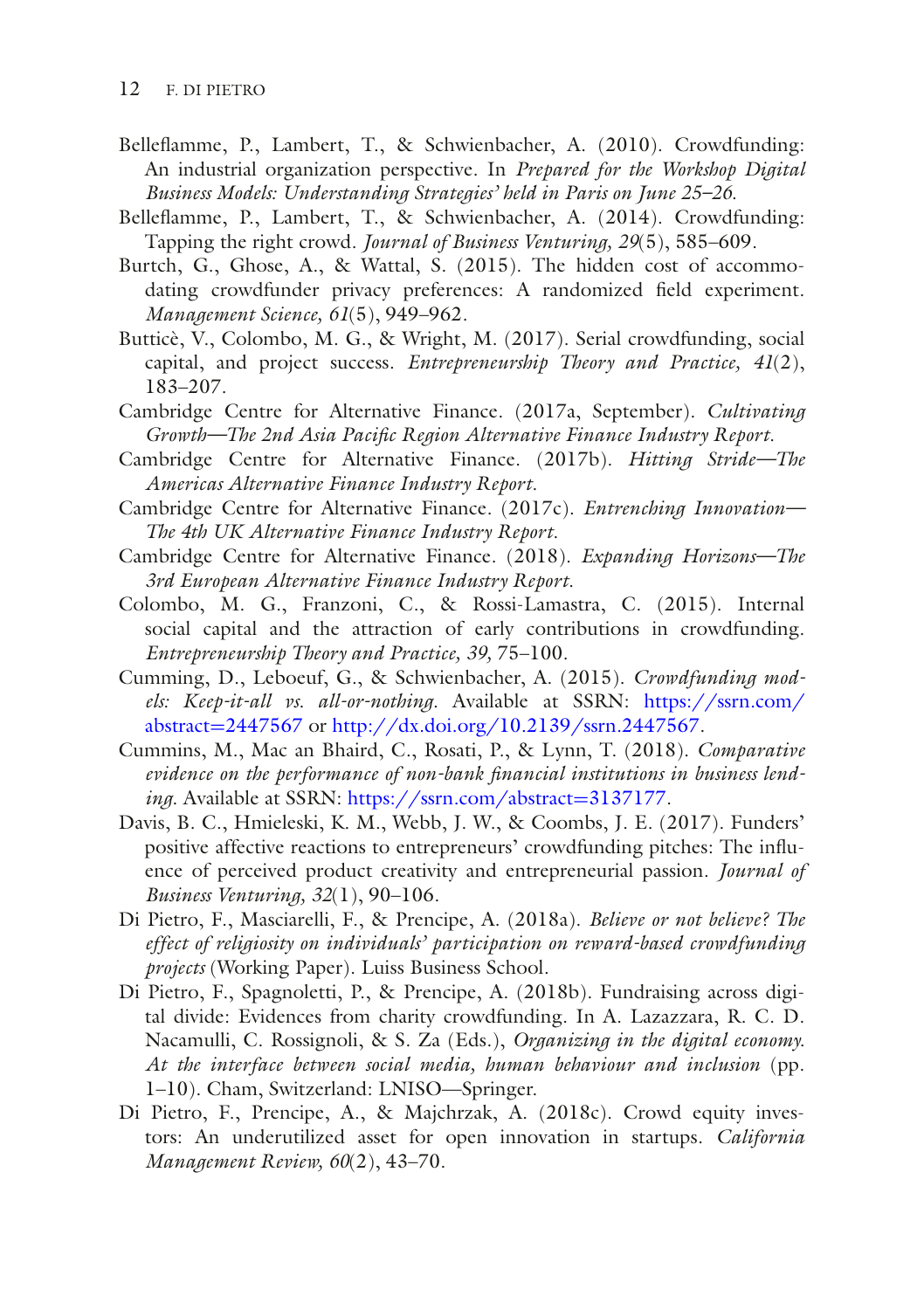- <span id="page-12-13"></span>Di Pietro, F., Masciarelli, F., Prencipe, A., & Vangelis, S. (2018d). *The language of early stage investments: Venture capital and crowdfunding* (Working Paper).
- <span id="page-12-3"></span>Gerber, E. M., Hui, J. S., & Kuo, P. Y. (2012). Crowdfunding: Why people are motivated to post and fund projects on crowdfunding platforms. In *Proceedings of the International Workshop on Design, Infuence, and Social Technologies: Techniques, Impacts and Ethics* (Vol. 2, No. 11).
- <span id="page-12-4"></span>Giudici, G., Massimiliano, G., & Rossi-Lamastra, C. (2018). Reward-based crowdfunding of entrepreneurial projects: The effect of local altruism and localized social capital on proponents' success. *Small Business Economics, 50*(2), 307–324.
- <span id="page-12-9"></span>Gleasure, R., & Feller, J. (2016). Emerging technologies and the democratisation of fnancial services: A metatriangulation of crowdfunding research. *Information and Organization, 26*(4), 101–115.
- <span id="page-12-11"></span>Gorbatai, A. D., & Nelson, L. (2015). Gender and the language of crowdfunding. In *Academy of Management Proceedings* (Vol. 2015, No. 1, p. 15785). Briarcliff Manor, NY: Academy of Management.
- <span id="page-12-2"></span>Haas, P., Blohm, I., & Leimeister, J. M. (2014). An empirical taxonomy of crowdfunding intermediaries. *International Conference on Information Systems (ICIS)*.
- <span id="page-12-5"></span>Horvát, E. Á., Uparna, J., & Uzzi, B. (2015). Network vs market relations: The effect of friends in crowdfunding. In *Proceedings of the 2015 IEEE/ACM International Conference on Advances in Social Networks Analysis and Mining 2015* (pp. 226–233).
- <span id="page-12-6"></span>Kgoroeadira, R., Burke, A., & van Stel, A. (2018). Small business online loan crowdfunding: Who gets funded and what determines the rate of interest? *Small Business Economics*, 1–21. Online frst.
- <span id="page-12-8"></span>Lynn, T., Rosati, P., Nair, B., & Mac an Bhaird, C. (2017). Harness the crowd: An exploration of the #crowdfunding community on Twitter. *ISBE Annual Meeting 2017*. Belfast, UK.
- <span id="page-12-10"></span>Meer, J. (2014). Effects of the price of charitable giving: Evidence from an online crowdfunding platform. *Journal of Economic Behavior & Organization, 103,* 113–124.
- <span id="page-12-0"></span>Mollick, E. (2014). The dynamics of crowdfunding: An exploratory study. *Journal of Business Venturing, 29*(1), 1–16.
- <span id="page-12-1"></span>Morduch, J. (1999). The microfnance promise. *Journal of Economic Literature, 37*(4), 1569–1614.
- <span id="page-12-7"></span>Nevin, S., Gleasure, R., O'Reilly, P., Feller, J., Li, S., & Cristoforo, J. (2017). Social identity and social media activities in equity crowdfunding. In *Proceedings of the 13th International Symposium on Open Collaboration* (p. 11).
- <span id="page-12-12"></span>Parhankangas, A., & Renko, M. (2017). Linguistic style and crowdfunding success among social and commercial entrepreneurs. *Journal of Business Venturing, 32*(2), 215–236.